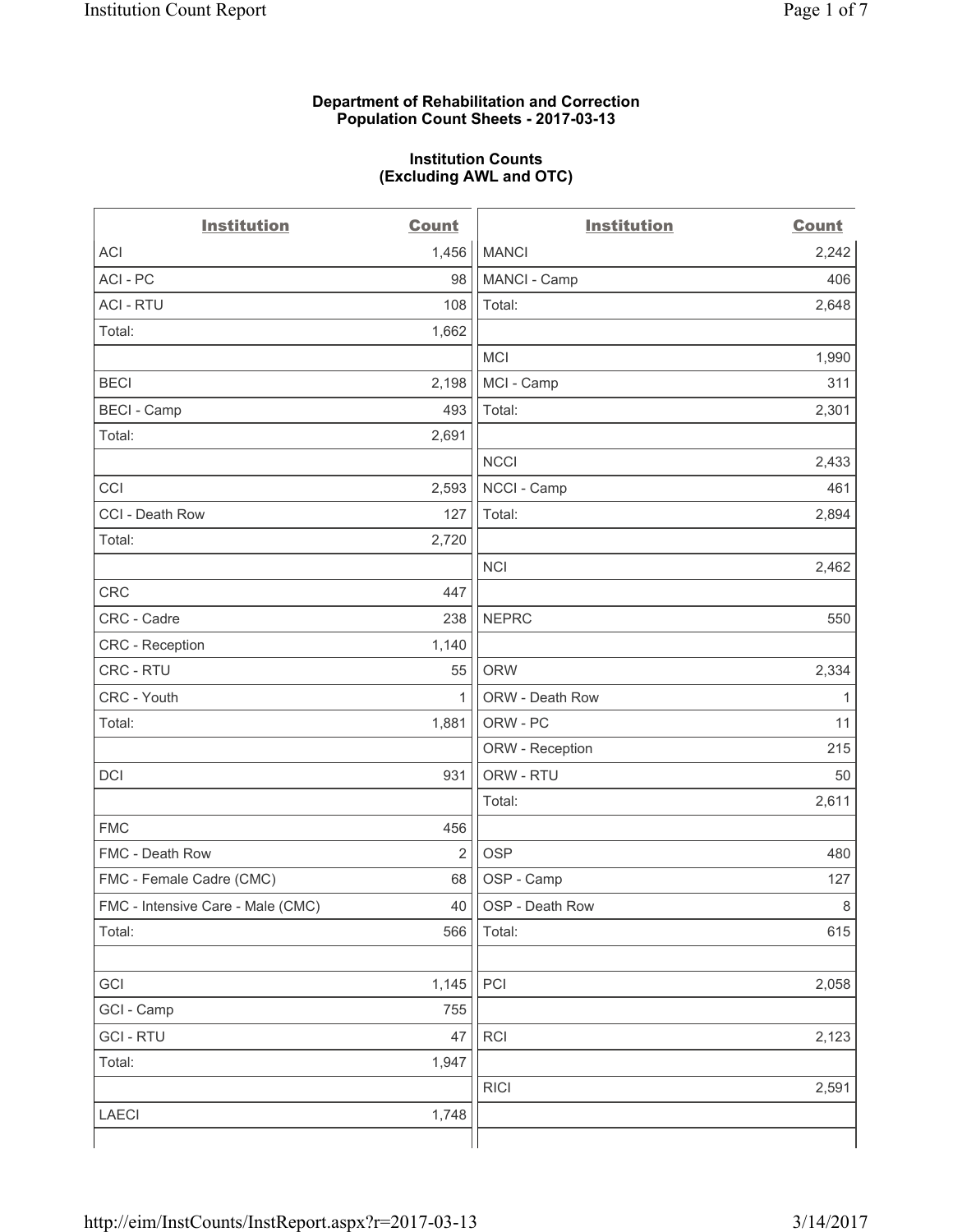|                          |       | SCI            | 2,034                              |
|--------------------------|-------|----------------|------------------------------------|
| LECI                     | 2,028 |                |                                    |
| LECI - Camp              | 178   | SOCF           | 1,174                              |
| Total:                   | 2,206 | SOCF - RTU     | 63                                 |
|                          |       | Total:         | 1,237                              |
| LOCI                     | 2,259 |                |                                    |
|                          |       | <b>TCI</b>     | 1,089                              |
| LORCI                    | 254   | TCI - Camp     | 431                                |
| LORCI - Cadre            | 155   | Total:         | 1,520                              |
| <b>LORCI - Reception</b> | 1,000 |                |                                    |
| Total:                   | 1,409 | <b>TOCI</b>    | 960                                |
|                          |       | TOCI - PC      | 92                                 |
| <b>MACI</b>              | 1,021 | Total:         | 1,052                              |
| MACI - Minimum           | 1,294 |                |                                    |
| Total:                   | 2,315 | <b>WCI</b>     | 1,137                              |
|                          |       | <b>WCI-RTU</b> | 93                                 |
|                          |       | Total:         | 1,230                              |
|                          |       |                | 50,261<br><b>Total Population:</b> |

\* The Total Population includes 30 Offenders with Reason Codes 30 & 31. \*\* The Total Population includes 40 Offenders with Reason Code 0A.

# **Male Population by Security Level (Include AWL and Exclude OTC)**

| $\mathbf{v}$<br><b>Security Level</b> | <b>Body</b> | $\mathbf{r}$<br><b>AWL</b> | $(-OTC)$     | <b>Total</b> |
|---------------------------------------|-------------|----------------------------|--------------|--------------|
| Total Level 5                         | 88          | 0                          | 0            | 88           |
| Total Level 4                         | 2,026       | 26                         | 22           | 2,030        |
| Total Level 3                         | 11,687      | 165                        | 128          | 11,724       |
| Total Level 2                         | 16,239      | 218                        | 160          | 16,297       |
| <b>Total Level 1</b>                  | 15,821      | 177                        | 75           | 15,923       |
| <b>Total Death Row</b>                | 138         | $\Omega$                   | <sup>0</sup> | 138          |
| <b>Total Male</b>                     | 45,999      | 586                        | 385          | 46,200       |

## **Female Population by Institution (Include AWL and Exclude OTC)**

| <b>Institution</b>       | <b>Body</b> | <b>AWL</b> | <u>(-OTC)</u> | <b>Total</b> |
|--------------------------|-------------|------------|---------------|--------------|
| <b>DCI</b>               | 931         | 17         | 14            | 934          |
| <b>FMC</b>               | 23          | 2          | 0             | 25           |
| FMC - Female Cadre (CMC) | 68          | റ          |               | 69           |
| <b>NEPRC</b>             | 550         | 9          | 3             | 556          |
| <b>ORW</b>               | 2,333       | 45         | 27            | 2,351        |
|                          |             |            |               |              |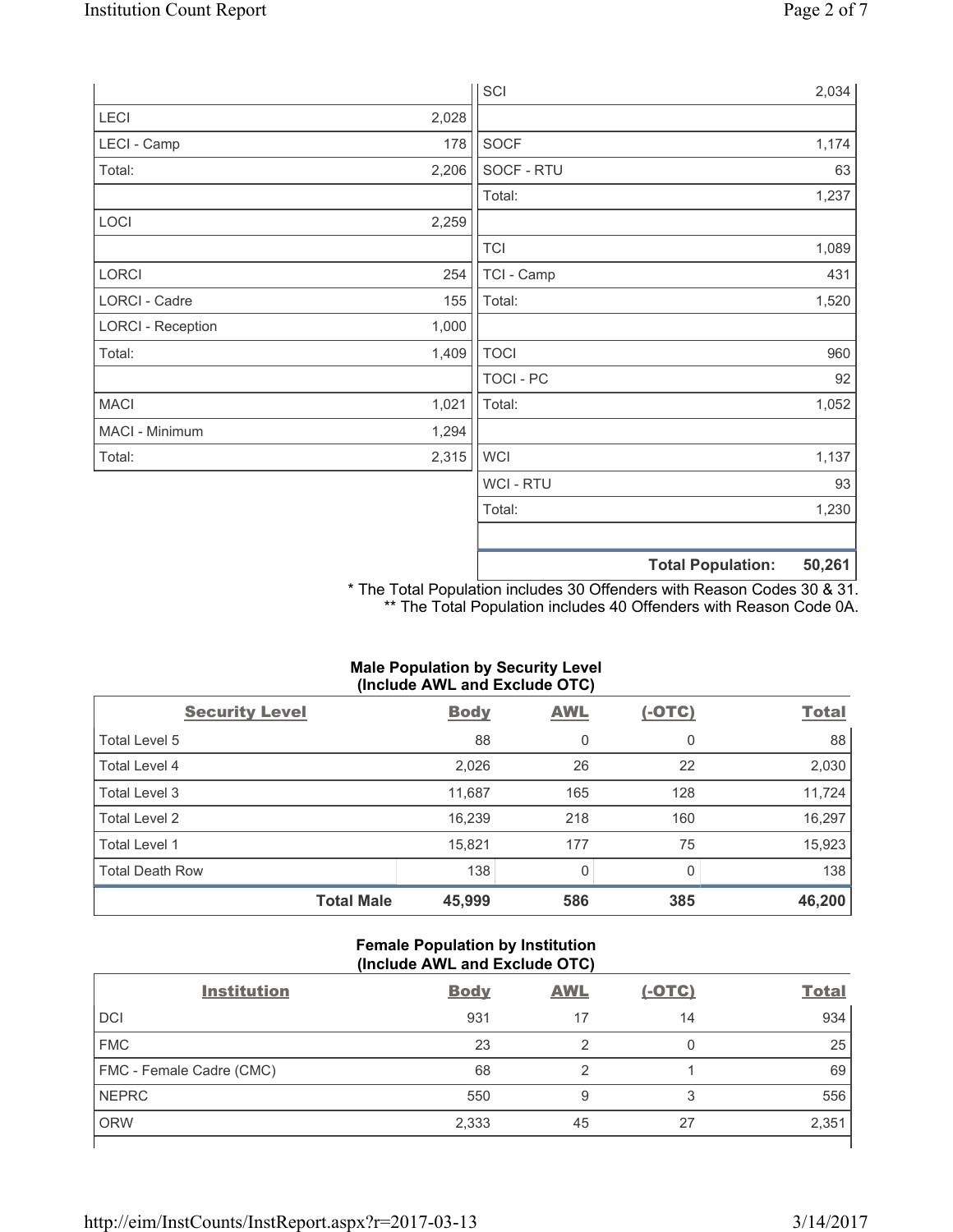| <b>ORW</b> - Death Row |                          |        | 0   |     |        |
|------------------------|--------------------------|--------|-----|-----|--------|
| ORW - PC               |                          | 11     |     |     |        |
| <b>ORW</b> - Reception |                          | 215    |     |     | 215    |
| <b>ORW - RTU</b>       |                          | 50     |     |     | 50     |
|                        | <b>Total Female</b>      | 4,182  | 75  | 45  | 4,212  |
|                        |                          |        |     |     |        |
|                        | <b>Total Population:</b> | 50,181 | 661 | 430 | 50,412 |

#### **Male Population by Institution: Security Level 5 (Include AWL and Exclude OTC)**

| <b>Institution</b>   | <b>Body</b> | <b>AWL</b> | $(-OTC)$ | <b>Total</b> |
|----------------------|-------------|------------|----------|--------------|
| <b>OSP</b>           | 83          |            |          | 83           |
| <b>SOCF</b>          | ◠           |            |          |              |
| SOCF - RTU           |             |            |          |              |
| <b>Total Level 5</b> | 88          |            |          | 88           |

# **Male Population by Institution: Security Level 4 (Include AWL and Exclude OTC)**

| <b>Institution</b>       | <b>Body</b>    | <b>AWL</b>          | $(-OTC)$            | <b>Total</b>   |
|--------------------------|----------------|---------------------|---------------------|----------------|
| ACI                      | 5              | 1                   | 1                   | $\,$ 5 $\,$    |
| CCI                      | 5              | $\mathsf{O}\xspace$ | $\mathbf 0$         | $\sqrt{5}$     |
| CRC                      | 12             | $\mathsf{O}\xspace$ | $\mathsf 0$         | 12             |
| CRC - Reception          | $\,6\,$        | $\mathsf{O}\xspace$ | $\mathsf 0$         | $\,6\,$        |
| GCI                      | $\overline{2}$ | $\mathsf{O}\xspace$ | $\mathsf 0$         | $\overline{2}$ |
| <b>LECI</b>              | 18             | $\mathsf 0$         | $\mathsf 0$         | 18             |
| LORCI                    | $\,8\,$        | $\mathbf{1}$        | $\mathbf{1}$        | 8              |
| LORCI - Cadre            | $\mathbf{1}$   | $\mathsf{O}\xspace$ | $\mathsf 0$         | 1              |
| <b>LORCI - Reception</b> | 8              | $\mathsf{O}\xspace$ | $\mathsf 0$         | $\,8\,$        |
| <b>MACI</b>              | 39             | $\mathsf{O}\xspace$ | $\mathsf 0$         | 39             |
| <b>MANCI</b>             | 31             | 1                   | 1                   | 31             |
| <b>NCCI</b>              | $\,6\,$        | 0                   | $\mathsf{O}\xspace$ | $\,6$          |
| <b>NCI</b>               | $\mathbf{1}$   | $\mathsf 0$         | $\mathsf 0$         | 1              |
| <b>OSP</b>               | 394            | $\sqrt{2}$          | $\sqrt{2}$          | 394            |
| RCI                      | 19             | 0                   | $\mathsf 0$         | 19             |
| <b>RICI</b>              | $\,6$          | $\mathbf{1}$        | $\mathbf{1}$        | $\,6\,$        |
| SCI                      | $\overline{2}$ | $\mathsf{O}\xspace$ | $\mathsf 0$         | $\sqrt{2}$     |
| SOCF                     | 1,169          | 15                  | 14                  | 1,170          |
| SOCF - RTU               | 58             | $\mathsf 0$         | $\mathsf{O}\xspace$ | 58             |
| <b>TCI</b>               | $\overline{7}$ | $\mathsf 0$         | $\mathsf 0$         | $\overline{7}$ |
| <b>TOCI</b>              | 191            | 5                   | $\overline{2}$      | 194            |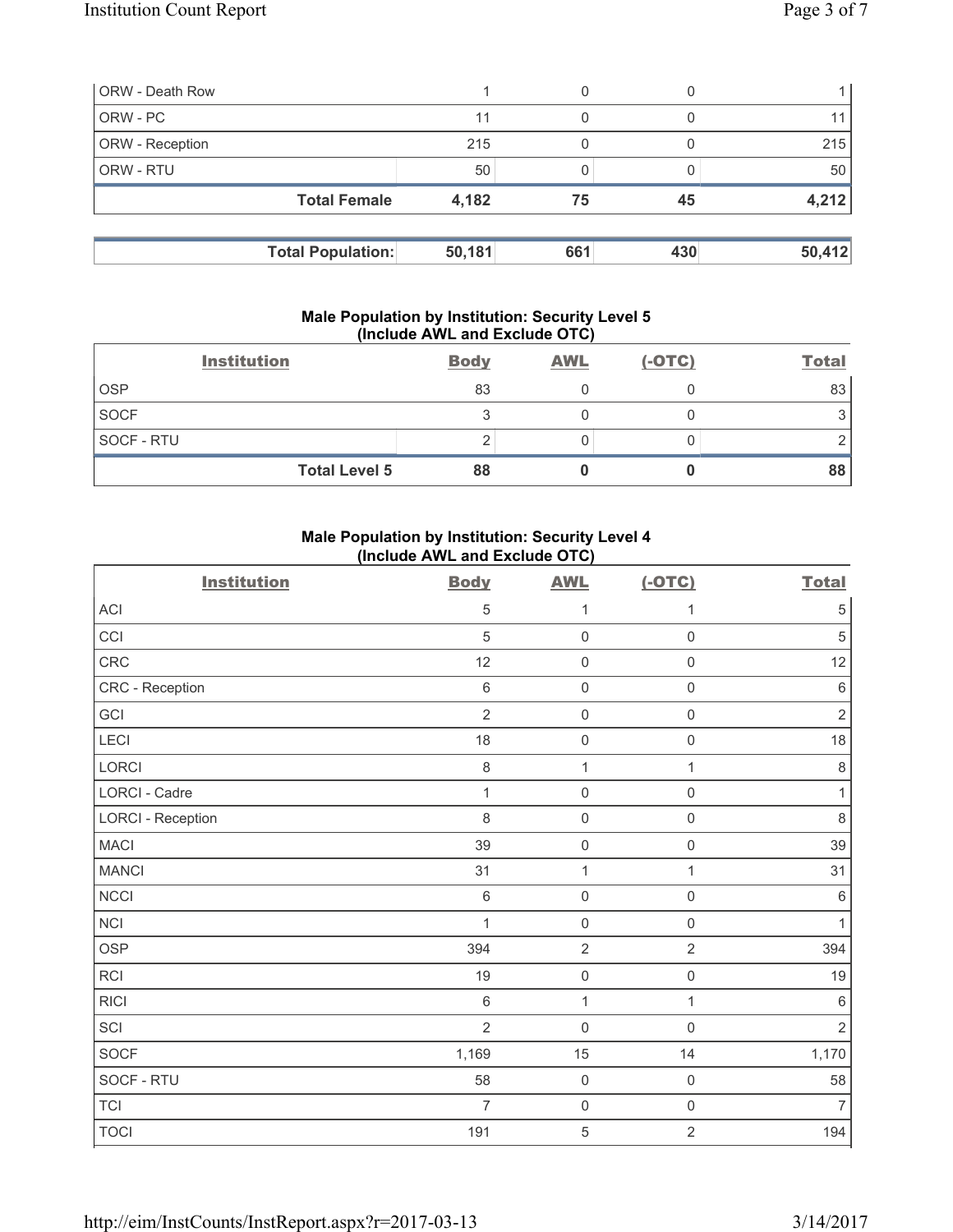| TOCI - PC            | 18    |    |    | 18    |
|----------------------|-------|----|----|-------|
| <b>WCI</b>           |       |    |    |       |
| WCI - RTU            |       |    |    | ັ     |
| <b>Total Level 4</b> | 2,026 | 26 | 22 | 2,030 |

#### **Male Population by Institution: Security Level 3 (Include AWL and Exclude OTC)**

| <b>Institution</b>                | <b>Body</b>               | <b>AWL</b>          | $(-OTC)$            | <b>Total</b>              |
|-----------------------------------|---------------------------|---------------------|---------------------|---------------------------|
| <b>ACI</b>                        | 20                        | 1                   | 1                   | 20                        |
| <b>BECI</b>                       | $\ensuremath{\mathsf{3}}$ | $\mathsf{O}\xspace$ | $\mathsf 0$         | $\ensuremath{\mathsf{3}}$ |
| CCI                               | 6                         | $\mathsf{O}\xspace$ | $\mathsf{O}\xspace$ | $\,6$                     |
| CRC                               | 88                        | $\,8\,$             | $\sqrt{5}$          | 91                        |
| CRC - Cadre                       | 143                       | $\mathbf 0$         | $\mathsf{O}\xspace$ | 143                       |
| <b>CRC</b> - Reception            | 754                       | 22                  | 14                  | 762                       |
| CRC - RTU                         | 54                        | $\mathsf{O}\xspace$ | $\mathsf 0$         | 54                        |
| CRC - Youth                       | $\mathbf 1$               | $\mathsf{O}\xspace$ | $\mathsf 0$         | 1                         |
| <b>FMC</b>                        | $\ensuremath{\mathsf{3}}$ | $\mathsf 0$         | $\mathsf 0$         | $\ensuremath{\mathsf{3}}$ |
| FMC - Intensive Care - Male (CMC) | $\sqrt{3}$                | $\mathsf{O}\xspace$ | $\mathsf 0$         | $\ensuremath{\mathsf{3}}$ |
| GCI                               | $\overline{4}$            | $\mathsf 0$         | $\mathsf 0$         | 4                         |
| <b>LAECI</b>                      | $\mathbf 1$               | $\mathsf{O}\xspace$ | $\mathsf 0$         | 1                         |
| LECI                              | 1,971                     | 12                  | 10                  | 1,973                     |
| <b>LORCI</b>                      | 63                        | 34                  | 27                  | 70                        |
| LORCI - Cadre                     | 99                        | $\mathsf{O}\xspace$ | $\mathsf 0$         | 99                        |
| <b>LORCI - Reception</b>          | 503                       | $\mathsf{O}\xspace$ | $\mathsf 0$         | 503                       |
| <b>MACI</b>                       | 927                       | 13                  | $\,8\,$             | 932                       |
| <b>MANCI</b>                      | 2,174                     | 22                  | 21                  | 2,175                     |
| MCI                               | $\sqrt{2}$                | $\mathsf{O}\xspace$ | $\mathsf{O}\xspace$ | $\sqrt{2}$                |
| <b>NCCI</b>                       | $\,6$                     | $\mathbf{1}$        | $\mathbf{1}$        | $\,6$                     |
| <b>NCI</b>                        | $\overline{4}$            | $\mathsf{O}\xspace$ | $\mathsf{O}\xspace$ | $\overline{4}$            |
| PCI                               | 33                        | $\mathbf 1$         | $\mathbf 0$         | 34                        |
| <b>RCI</b>                        | 1,896                     | 26                  | 20                  | 1,902                     |
| <b>RICI</b>                       | $\overline{2}$            | $\mathsf{O}\xspace$ | $\mathsf 0$         | $\sqrt{2}$                |
| SCI                               | $\sqrt{2}$                | $\mathsf{O}\xspace$ | $\mathsf 0$         | $\overline{2}$            |
| SOCF                              | $\mathbf{1}$              | $\mathsf 0$         | $\mathsf{O}\xspace$ | $\mathbf{1}$              |
| SOCF - RTU                        | $\mathfrak{S}$            | $\mathsf 0$         | $\mathsf 0$         | $\mathfrak{S}$            |
| <b>TCI</b>                        | 1,028                     | $\boldsymbol{9}$    | $\boldsymbol{9}$    | 1,028                     |
| TCI - Camp                        | $\mathbf{1}$              | $\mathsf{O}\xspace$ | $\mathsf 0$         | $\mathbf{1}$              |
| <b>TOCI</b>                       | 629                       | $\overline{2}$      | $\mathbf{1}$        | 630                       |
| <b>TOCI - PC</b>                  | 74                        | $\mathsf{O}\xspace$ | $\mathsf{O}\xspace$ | 74                        |
| <b>WCI</b>                        | 1,104                     | 14                  | 11                  | 1,107                     |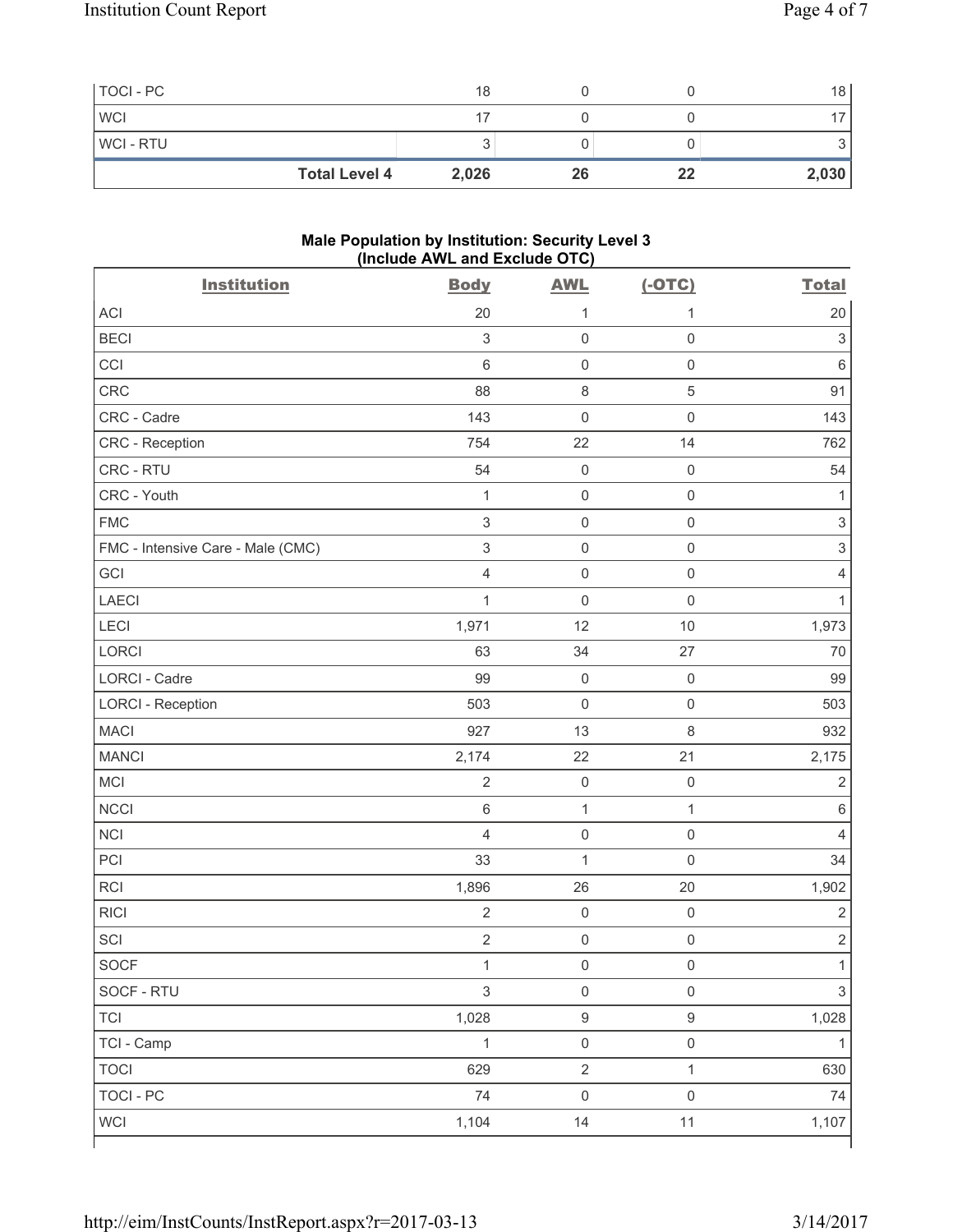| WCI - RTU |                      | 85     |    |     | 85 |
|-----------|----------------------|--------|----|-----|----|
|           | <b>Total Level 3</b> | 11,687 | 65 | 128 |    |

| <b>Institution</b>                | <b>Body</b>    | <b>AWL</b>          | $(-OTC)$            | <b>Total</b>    |
|-----------------------------------|----------------|---------------------|---------------------|-----------------|
| ACI                               | 742            | 5                   | 1                   | 746             |
| ACI-PC                            | 94             | $\mathsf{O}\xspace$ | $\mathsf 0$         | 94              |
| <b>ACI - RTU</b>                  | 78             | $\mathbf 0$         | $\mathsf 0$         | 78              |
| <b>BECI</b>                       | 1,387          | 16                  | 11                  | 1,392           |
| CCI                               | 1,845          | 21                  | 16                  | 1,850           |
| CRC                               | 180            | $\mathbf 1$         | $\mathbf{1}$        | 180             |
| CRC - Cadre                       | 95             | $\mathsf 0$         | $\mathsf 0$         | 95              |
| CRC - Reception                   | 289            | $\,8\,$             | $\,6\,$             | 291             |
| CRC - RTU                         | 1              | $\mathsf{O}\xspace$ | $\mathsf 0$         | 1               |
| <b>FMC</b>                        | 10             | $\mathsf{O}\xspace$ | $\mathsf{O}\xspace$ | 10              |
| FMC - Intensive Care - Male (CMC) | 15             | $\mathsf{O}\xspace$ | $\mathsf 0$         | 15              |
| GCI                               | 609            | $\overline{7}$      | $\,$ 5 $\,$         | 611             |
| <b>GCI-RTU</b>                    | 36             | $\mathsf{O}\xspace$ | $\mathsf 0$         | 36              |
| LAECI                             | 1,081          | 14                  | 12                  | 1,083           |
| LECI                              | 28             | $\mathsf{O}\xspace$ | $\mathsf 0$         | 28              |
| LOCI                              | 1,239          | 16                  | 14                  | 1,241           |
| LORCI                             | 134            | 21                  | 20                  | 135             |
| LORCI - Cadre                     | 45             | $\boldsymbol{0}$    | $\mathsf 0$         | 45              |
| <b>LORCI - Reception</b>          | 337            | $\mathsf{O}\xspace$ | $\mathsf 0$         | 337             |
| <b>MACI</b>                       | 55             | $\mathbf{1}$        | $\mathbf{1}$        | 55              |
| <b>MANCI</b>                      | $6\phantom{1}$ | $\mathbf 1$         | $\mathbf{1}$        | $6\phantom{1}6$ |
| MCI                               | 1,492          | 22                  | 14                  | 1,500           |
| MCI - Camp                        | 1              | $\mathsf{O}\xspace$ | $\mathsf 0$         | 1               |
| NCCI                              | 1,425          | 15                  | 10                  | 1,430           |
| <b>NCI</b>                        | 1,701          | 25                  | 18                  | 1,708           |
| PCI                               | 699            | $\boldsymbol{9}$    | 5                   | 703             |
| <b>RCI</b>                        | 208            | 1                   | 1                   | 208             |
| <b>RICI</b>                       | 1,512          | 28                  | 19                  | 1,521           |
| SCI                               | 867            | $\overline{7}$      | 5                   | 869             |
| <b>TCI</b>                        | $\,8\,$        | $\mathsf{O}\xspace$ | $\mathsf{O}\xspace$ | $\,8\,$         |
| <b>WCI</b>                        | 15             | $\mathsf{O}\xspace$ | $\mathsf{O}\xspace$ | 15              |
| <b>WCI-RTU</b>                    | 5              | $\mathbf 0$         | 0                   | 5               |
| <b>Total Level 2</b>              | 16,239         | 218                 | 160                 | 16,297          |

# **Male Population by Institution: Security Level 2 (Include AWL and Exclude OTC)**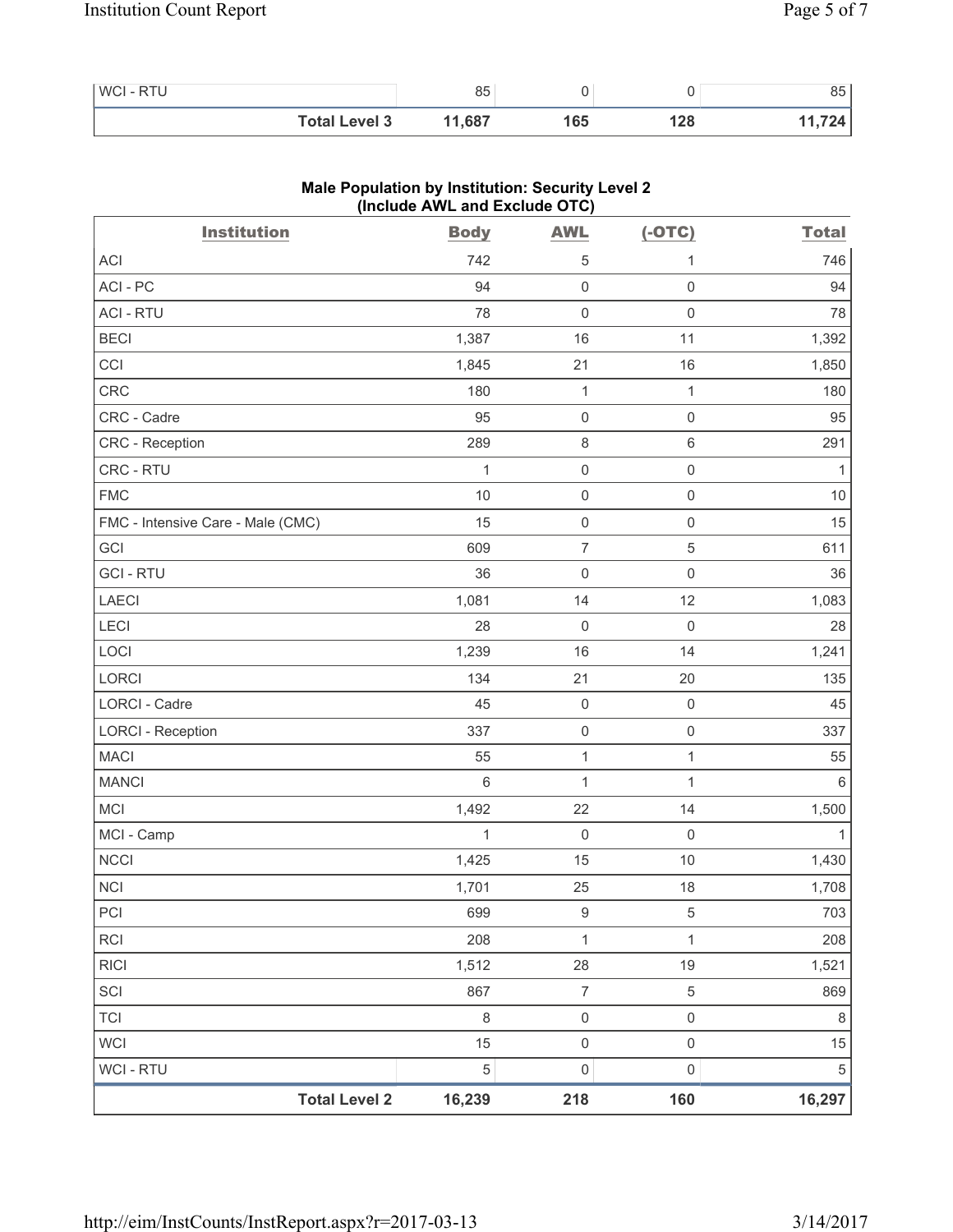| <b>Institution</b>                | <b>Body</b>    | <b>AWL</b>                | $(-OTC)$            | <b>Total</b>   |
|-----------------------------------|----------------|---------------------------|---------------------|----------------|
| <b>ACI</b>                        | 689            | 7                         | 1                   | 695            |
| ACI-PC                            | $\overline{4}$ | 0                         | $\mathsf{O}\xspace$ | $\overline{4}$ |
| <b>ACI - RTU</b>                  | 30             | $\mathbf{1}$              | $\mathbf{1}$        | 30             |
| <b>BECI</b>                       | 808            | 13                        | $\hbox{9}$          | 812            |
| <b>BECI</b> - Camp                | 493            | $\mathsf{O}\xspace$       | $\mathsf{O}\xspace$ | 493            |
| CCI                               | 736            | 4                         | $\overline{2}$      | 738            |
| CRC                               | 101            | $\mathbf{1}$              | $\mathbf{1}$        | 101            |
| <b>CRC</b> - Reception            | 86             | $\ensuremath{\mathsf{3}}$ | $\overline{2}$      | 87             |
| <b>FMC</b>                        | 418            | 4                         | $\mathbf{1}$        | 421            |
| FMC - Intensive Care - Male (CMC) | 22             | $\mathsf{O}\xspace$       | $\mathsf 0$         | 22             |
| GCI                               | 530            | $\,6\,$                   | $\overline{2}$      | 534            |
| GCI - Camp                        | 755            | $\overline{2}$            | $\mathbf{1}$        | 756            |
| <b>GCI-RTU</b>                    | 11             | $\mathsf 0$               | $\mathsf{O}\xspace$ | 11             |
| <b>LAECI</b>                      | 666            | 3                         | $\overline{2}$      | 667            |
| LECI                              | 11             | $\mathbf 1$               | $\mathsf 0$         | 12             |
| LECI - Camp                       | 178            | $\mathsf{O}\xspace$       | $\mathsf{O}\xspace$ | 178            |
| LOCI                              | 1,020          | 5                         | $\mathbf{1}$        | 1,024          |
| <b>LORCI</b>                      | 48             | 4                         | $\overline{4}$      | 48             |
| LORCI - Cadre                     | 10             | $\mathsf{O}\xspace$       | $\mathsf{O}\xspace$ | 10             |
| <b>LORCI - Reception</b>          | 152            | $\mathsf{O}\xspace$       | $\mathsf 0$         | 152            |
| MACI - Minimum                    | 1,294          | 4                         | $\mathbf{1}$        | 1,297          |
| <b>MANCI</b>                      | 31             | $\,8\,$                   | $\mathbf 5$         | 34             |
| MANCI - Camp                      | 406            | 5                         | $\overline{4}$      | 407            |
| <b>MCI</b>                        | 495            | 13                        | $\mathbf 5$         | 503            |
| MCI - Camp                        | 310            | $\boldsymbol{0}$          | $\mathsf{O}\xspace$ | 310            |
| <b>NCCI</b>                       | 996            | 14                        | $\overline{4}$      | 1,006          |
| NCCI - Camp                       | 461            | $\mathsf{O}\xspace$       | $\mathsf{O}\xspace$ | 461            |
| <b>NCI</b>                        | 755            | $\,8\,$                   | $\mathfrak{S}$      | 760            |
| <b>OSP</b>                        | 3              | $\sqrt{2}$                | $\mathbf{1}$        | 4              |
| OSP - Camp                        | 127            | $\mathsf{O}\xspace$       | $\mathsf{O}\xspace$ | 127            |
| PCI                               | 1,326          | 28                        | 11                  | 1,343          |
| <b>RICI</b>                       | 1,071          | 12                        | 5                   | 1,078          |
| SCI                               | 1,162          | $19$                      | 5                   | 1,176          |
| <b>TCI</b>                        | 46             | $\,8\,$                   | $\mathfrak{S}$      | 51             |
| TCI - Camp                        | 430            | $\boldsymbol{0}$          | $\mathsf{O}\xspace$ | 430            |
| <b>TOCI</b>                       | 140            | $\overline{2}$            | $\mathbf{1}$        | 141            |
| <b>Total Level 1</b>              | 15,821         | 177                       | 75                  | 15,923         |

## **Male Population by Institution: Security Level 1 (Include AWL and Exclude OTC)**